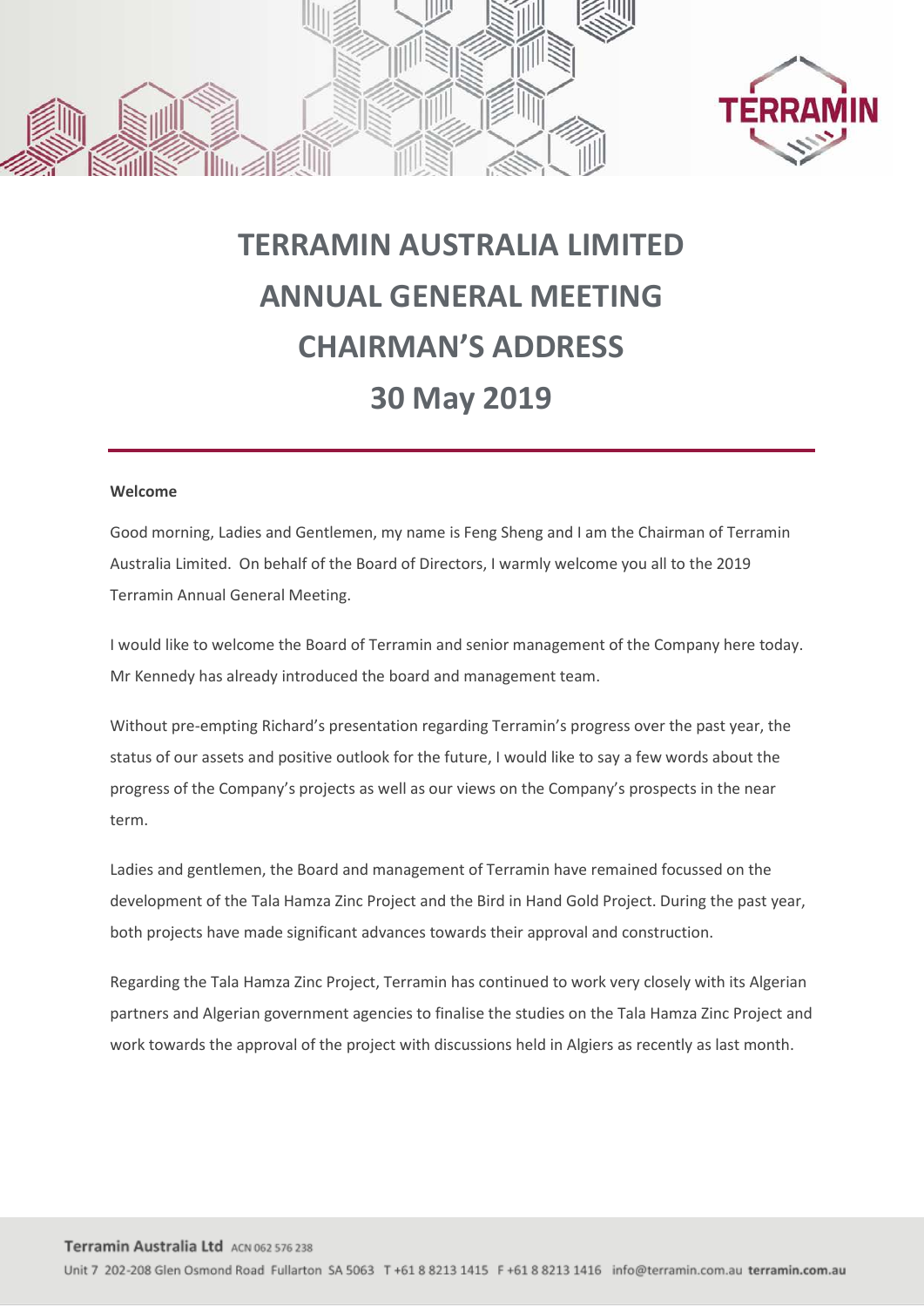

During 2018, Terramin finalised the revised Definitive Feasibility Study, Mining Lease Application and Environmental Impact Assessment for the Tala Hamza Zinc Project. We had several workshops and technical sessions with our joint venture partners and the Algerian regulators, and concluded the year in 2018 by receiving confirmation that the technical changes to the DFS, which we embarked on in 2014, including the Underhand Drift and Fill (UDF) method, dry-stack tailings management and cement paste backfill, were accepted. As a result, subsequent discussions have moved forward on commercial and financial aspects of the joint venture. During 2018, we were able to release the financial results of the DFS, as well as initial positive results from an Optimisation Study undertaken to look at utilising part of the mid-grade halo around the central ore body. The Optimisation Study points to the possibility of higher metal production in the project's early years. However, progress has been somewhat slower than expected last year due to political changes in Algeria and we look forward to the result of the Presidential elections in July this year.

The Board would like to acknowledge the continued technical assistance of NFC in advancing this project.

The Board also notes the significant progress that has also been made in respect to the Bird in Hand Gold Project. I was delighted in 2018 to be able to release an updated Bird-in-Hand Scoping Study with robust financial outcomes. The Study demonstrates the benefit of pursuing the South Australian gold strategy and changing our focus to unlocking the precious metal potential in the state. Terramin completed the Managed Aquifer Recharge (MAR) test last month with the work confirming the results of the groundwater model. I am pleased to say as a result that the text of the Mining Lease Application (MLA) was completed last week and the MLA will be lodged as soon as a mandatory peer review report is complete, expected in the coming weeks.

The Bird in Hand Gold Project has a resource of 265,000 ounces of gold. This will make it one of the highest grade gold mines in Australia. At this stage the Bird-in-Hand deposit is expected to have a 5 year mine life. We are confident there is more ore at depth and along strike and possibly in the vicinity of the deposit, which could see the operation last well beyond the proposed 5 years.

On the corporate side, Asipac has continued to support the Company through extension of debt facilities as the company approaches approval of both its key projects.